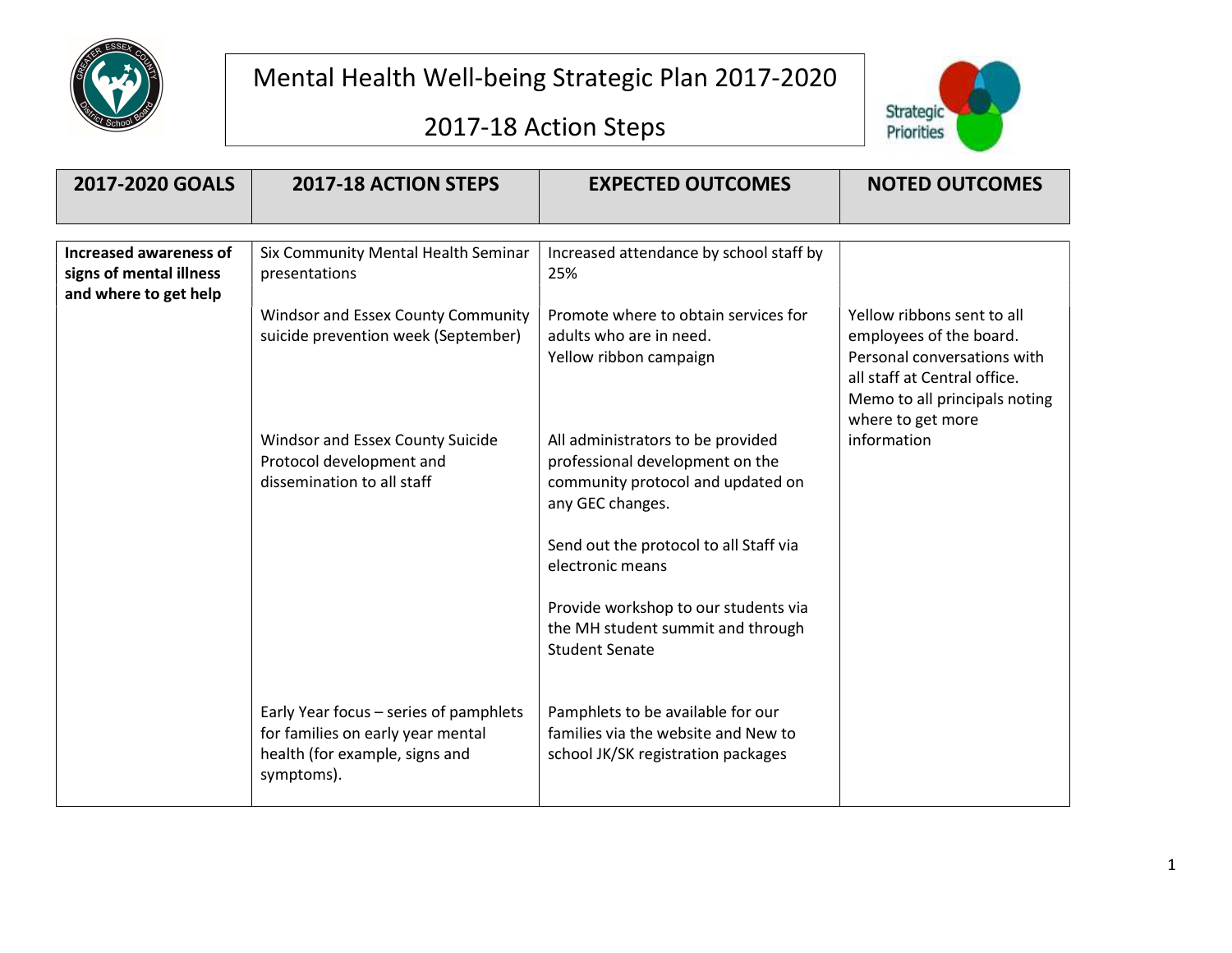





| 2017-2020 GOALS                                                   | <b>2017-18 ACTION STEPS</b>                                                                                                                                                                                                                                                                                                                                            | <b>EXPECTED OUTCOMES</b>                                                                                                                                                                | <b>NOTED OUTCOMES</b> |
|-------------------------------------------------------------------|------------------------------------------------------------------------------------------------------------------------------------------------------------------------------------------------------------------------------------------------------------------------------------------------------------------------------------------------------------------------|-----------------------------------------------------------------------------------------------------------------------------------------------------------------------------------------|-----------------------|
|                                                                   |                                                                                                                                                                                                                                                                                                                                                                        |                                                                                                                                                                                         |                       |
| Increased ability of<br>children and youth to<br>cope with stress | Develop specific interventions for<br>students enrolled in the new IB and<br>international student program.<br>Interview sample of students enrolled<br>in the programs to what they will need<br>in terms of well-being and mental<br>health needs<br>Develop resources on handling stress,<br>promoting well-being and other topics<br>as indicated by the students. | Resources developed on handling stress,<br>promoting well-being and other topics<br>as indicated by the students.                                                                       |                       |
|                                                                   | Support the 3 <sup>rd</sup> Youth secondary<br>school well-being and mental health<br>summit                                                                                                                                                                                                                                                                           | Each school to determine a school<br>outcome to promote the topics of sleep<br>hygiene, Be Safe app, mindfulness.<br>Follow up on level of engagement                                   |                       |
|                                                                   | Committee to determine the<br>promotion of sleep hygiene campaign<br>with secondary students                                                                                                                                                                                                                                                                           | Partner with community for campaign<br>Consult with our Student Senate on how<br>to promote within the schools.<br>Presenting to GECPIC<br>Measure the effectiveness of the<br>campaign |                       |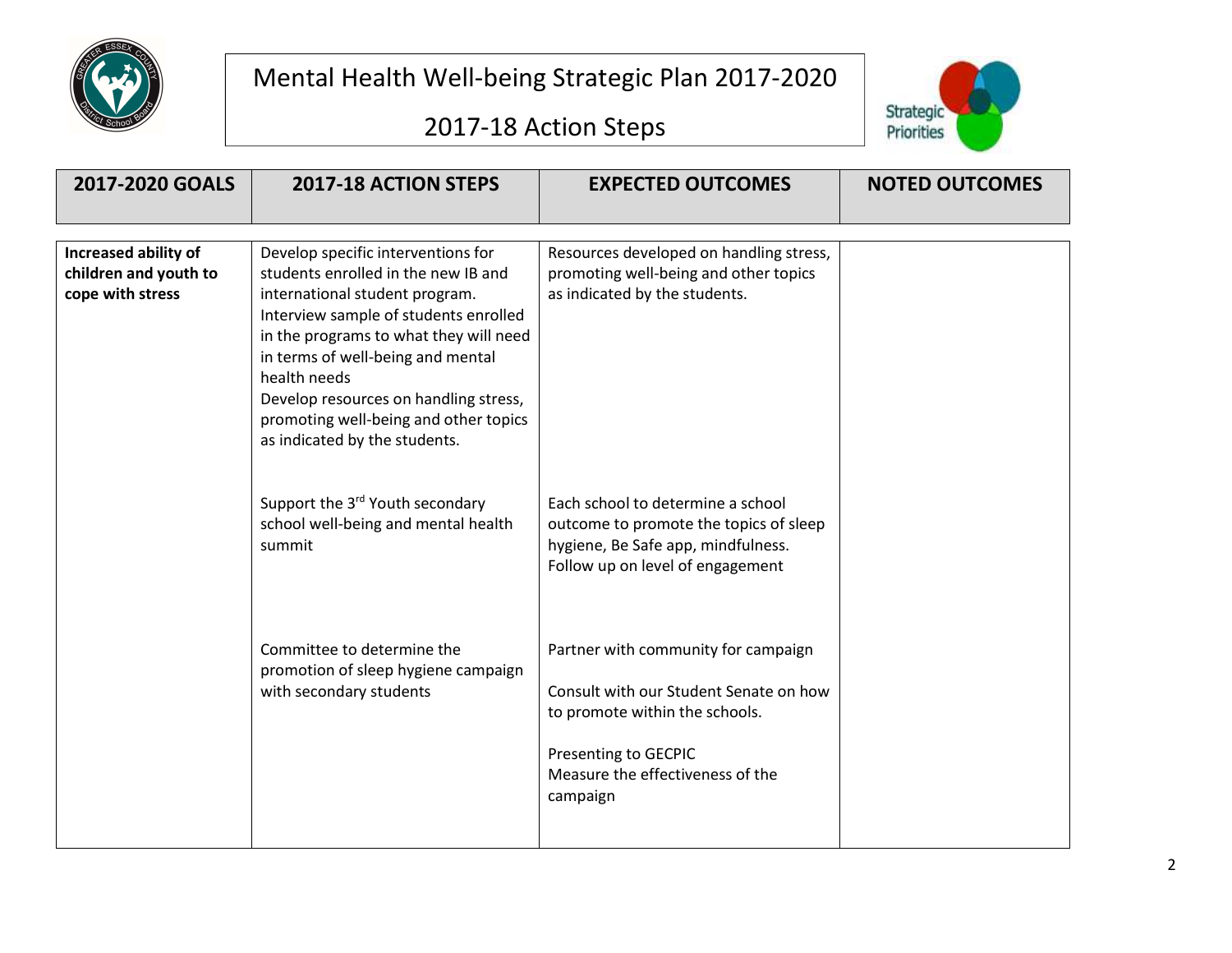

2017-18 Action Steps



| 2017-2020 GOALS                                                                | 2017-18 ACTION STEPS                                                                     | <b>EXPECTED OUTCOMES</b>                                                                                                                          | <b>NOTED OUTCOMES</b> |
|--------------------------------------------------------------------------------|------------------------------------------------------------------------------------------|---------------------------------------------------------------------------------------------------------------------------------------------------|-----------------------|
|                                                                                | Focus on signs and symptoms of<br>substance abuse and addictive<br>behaviour             | Increase number of presentations to<br>secondary students<br>Increase referrals to our MHAN nurses.                                               |                       |
|                                                                                |                                                                                          | Consult with our Student Senate on how<br>to promote within the schools.                                                                          |                       |
| <b>Increased staff capacity</b><br>in intervention and tier<br>one programming | Mindfulness                                                                              | Increase the number of staff with<br>mindful schools training by 10%<br>Increase the number of staff trained<br>with the curriculum course by 10% |                       |
|                                                                                | ASIST training - grade 7 & 8 teacher<br>and secondary school physical<br>education focus | At least one teacher from each<br>elementary school will be offered the<br>two day training.                                                      |                       |
|                                                                                | Refresh roll out of our mental health<br>curriculum - elementary and<br>secondary        | All of our schools using the curriculum in<br>Grades 7, 8 and 11 (Phys. Ed.)                                                                      |                       |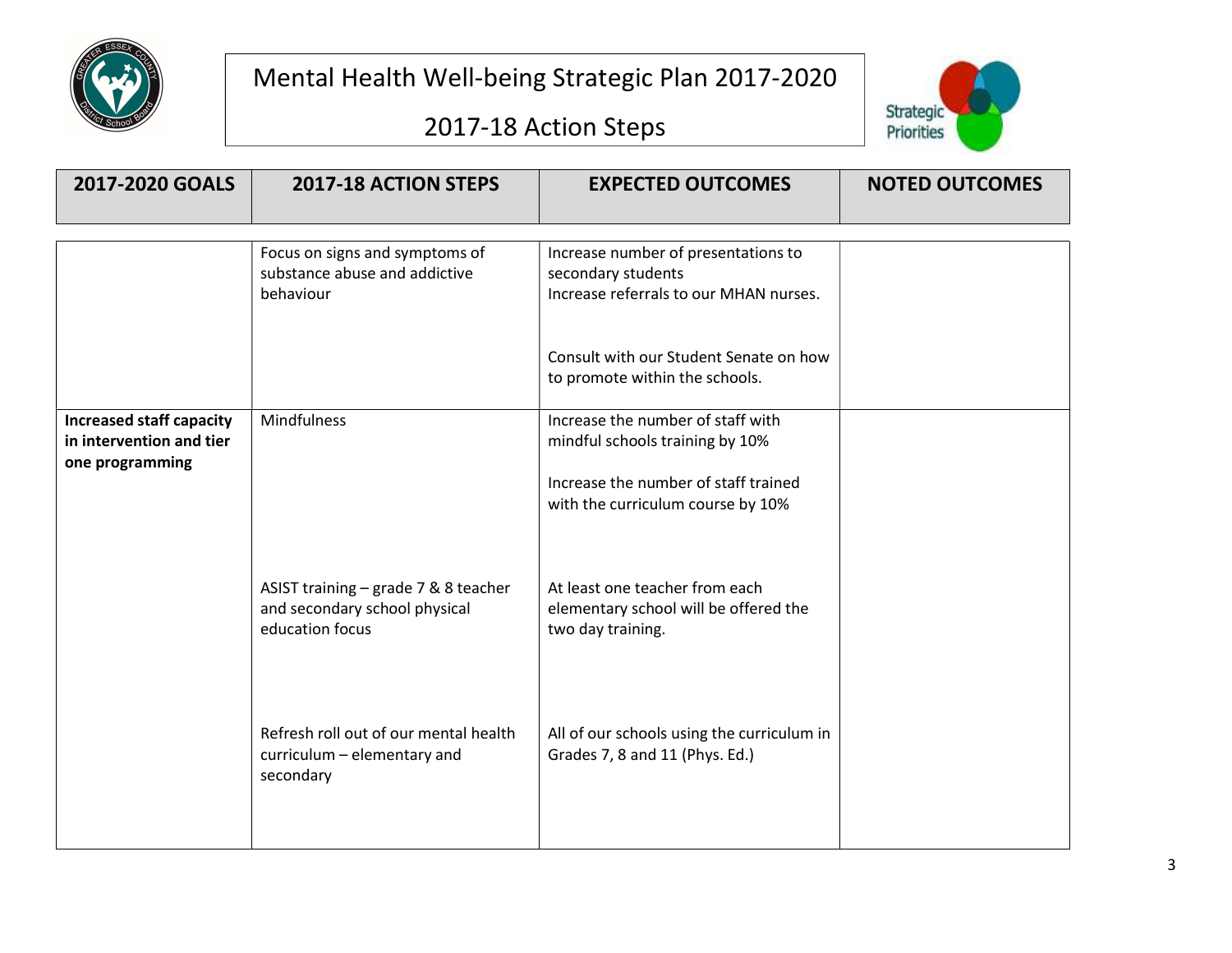





| 2017-2020 GOALS | 2017-18 ACTION STEPS                                                                            | <b>EXPECTED OUTCOMES</b>                                                                                                                                                                                                                                                    | <b>NOTED OUTCOMES</b> |
|-----------------|-------------------------------------------------------------------------------------------------|-----------------------------------------------------------------------------------------------------------------------------------------------------------------------------------------------------------------------------------------------------------------------------|-----------------------|
|                 | Increase our mental health knowledge<br>of working with indigenous student<br>population        | Consult with our indigenous partners on<br>culturally appropriate interventions.                                                                                                                                                                                            |                       |
|                 | Website presence                                                                                | Develop pages within our website for<br>students, families and staff to access<br>resources and credible information                                                                                                                                                        |                       |
|                 | Continue to work with our teachers on<br>newcomer trauma                                        | All teachers who work with newcomers<br>will have training on newcomer trauma                                                                                                                                                                                               |                       |
|                 | Strategies and skill building for staff to<br>use with students with anxiety-like<br>behaviours | Develop 90 minute presentation for<br>distribution at PA day on November 17th<br>along with other well-being topics                                                                                                                                                         |                       |
|                 | Social emotional kits in place and in<br>use in all JK/SK classrooms                            | Continue with the roll out of the socio-<br>emotional kits to the balance of our<br>elementary schools.<br>Conduct research on socio-emotional<br>literacy kits examining if participating in<br>a five week direct instruction program<br>will improve students' skills in |                       |